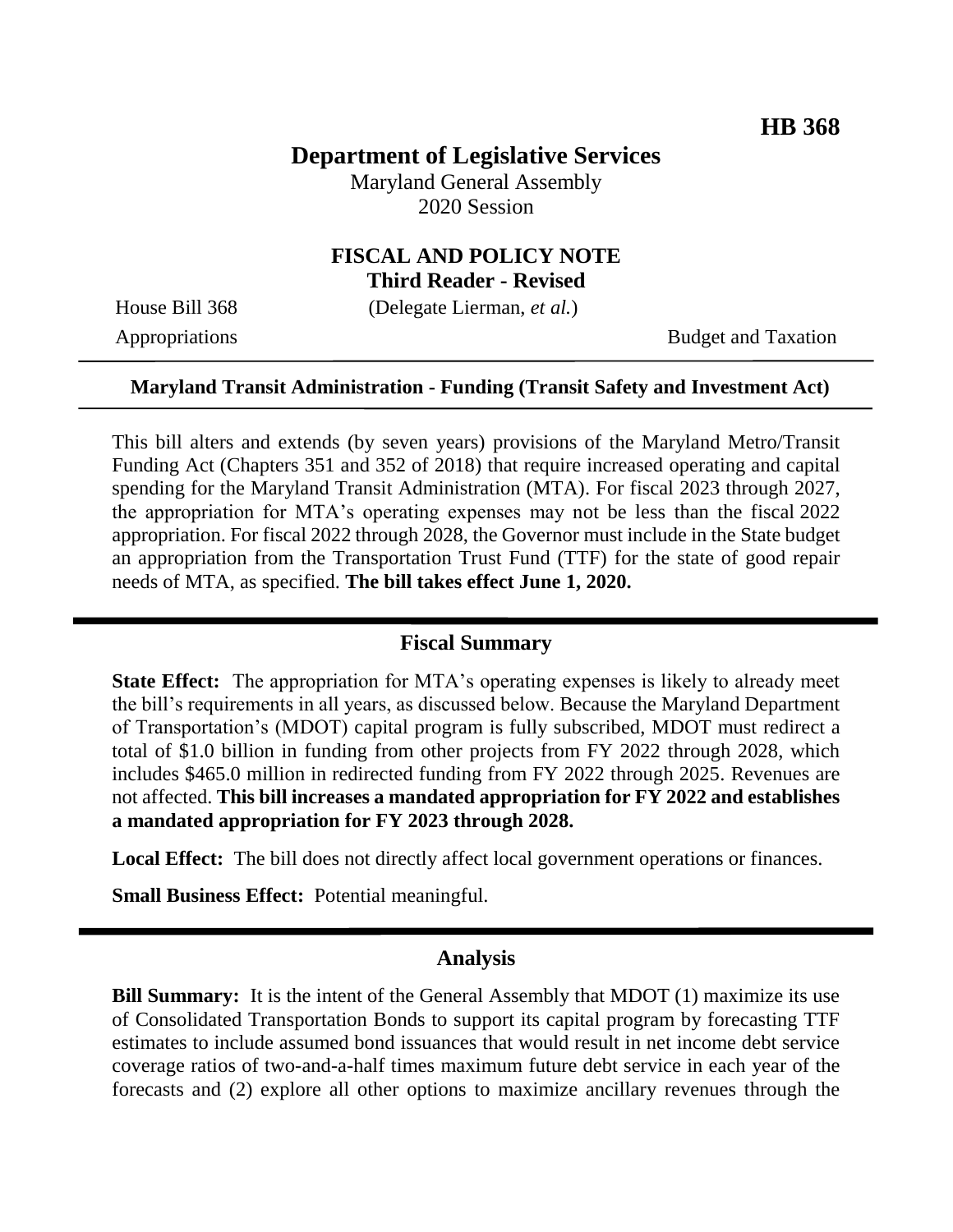operations of its units, including the leasing of unused real estate, the sale of air rights, the sale of advertising, such as naming rights, and other marketing efforts.

## *Capital Funding for State of Good Repair Needs*

The Governor must include in the State budget an appropriation for the state of good repair needs of MTA in the following amounts from the revenues available for the State capital program in TTF:

- at least \$509,541,000 in fiscal 2022;
- at least \$361,880,000 in fiscal 2023;
- at least \$414,893,000 in fiscal 2024;
- at least \$453,839,000 in fiscal 2025;
- at least \$566,573,000 in fiscal 2026;
- at least  $$566,573,000$  in fiscal 2027; and
- at least \$531,573,000 in fiscal 2028.

An appropriation for MTA's state of good repair needs may be reduced if the total appropriation for state of good repair needs in a prior fiscal year exceeded the amount mandated by the bill for that fiscal year. Such a reduction may only be applied to one fiscal year and may not exceed the difference between what was mandated by the bill and what was actually appropriated.

By January 20, 2021, and by January 20 each year thereafter, MTA must submit to specified legislative committees an accounting of the capital funds programmed, appropriated, and expended for the prior fiscal year on each of the projects identified in the capital needs assessment required by Chapters 351 and 352.

**Current Law/Background:** The Maryland Metro/Transit Funding Act (Chapters 351 and 352 of 2018) mandates additional capital and operating spending for MTA and requires MTA to complete an assessment of its unconstrained capital needs. Chapters 351 and 352 are set to terminate June 30, 2022.

Specifically, for fiscal 2020, the Governor was required to include in the State budget an appropriation from TTF for the operating expenses of MTA that is at least 4.4% greater than the appropriation in the fiscal 2019 State budget as introduced. For fiscal 2021 and 2022, the Governor must include in the State budget an appropriation from TTF for the operating expenses of MTA that is at least 4.4% greater than the preceding fiscal year. The Act also requires the Governor to include in the State budget, for fiscal 2020 through 2022, an appropriation for the capital needs of MTA of at least \$29.1 million from the revenues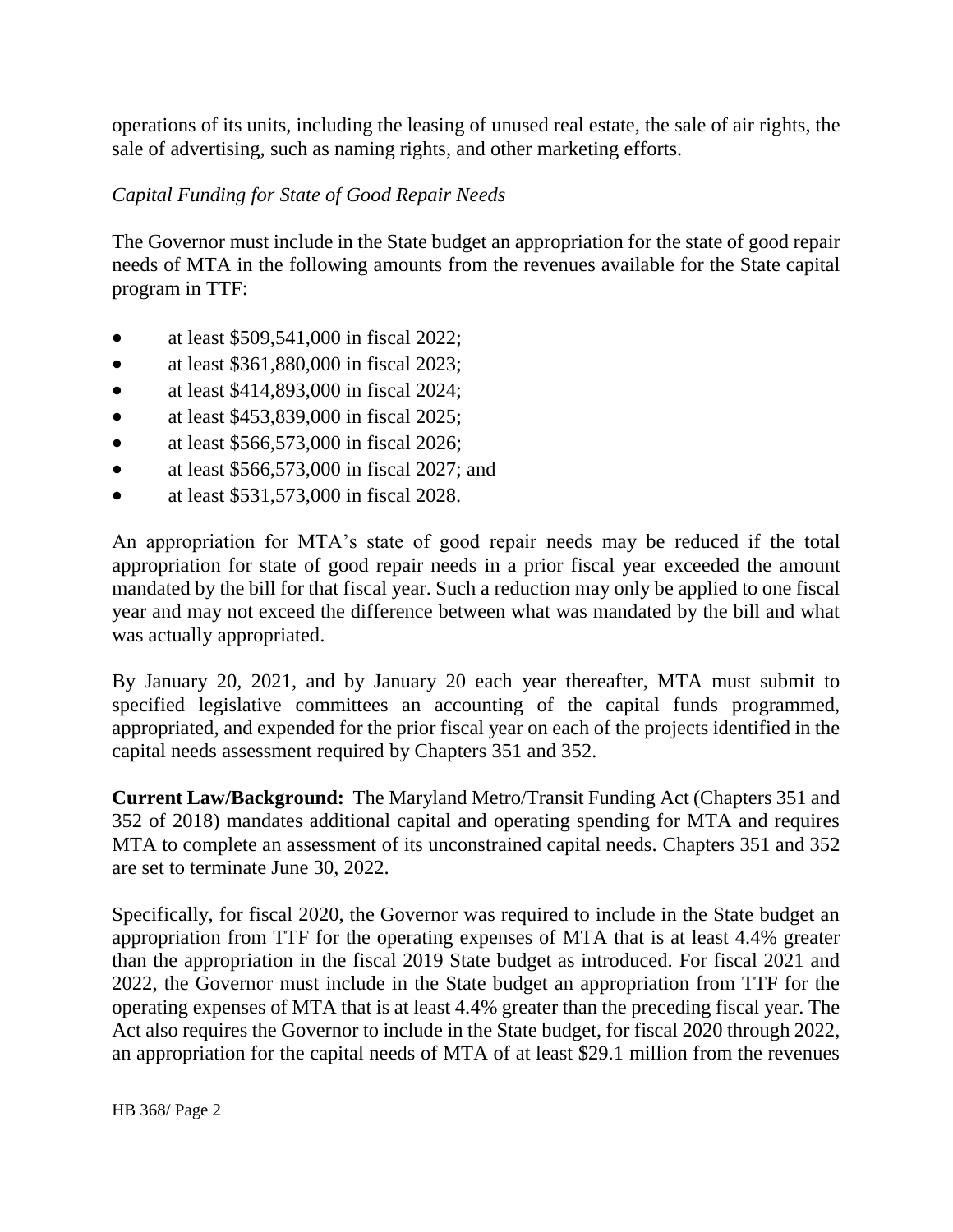available for the State capital program in TTF. This appropriation may not supplant any other capital funding otherwise available for MTA.

At least every 3 years, MTA must assess its ongoing, unconstrained capital needs. In doing so, MTA must (1) compile and prioritize capital needs without regard to cost; (2) identify the backlog of repairs and replacement needed to achieve a state of good repair for its assets, including a separate analysis of those needs over the following 10 years; and (3) identify the needs to be met in order to enhance service and achieve system performance goals. MTA must submit the required assessment to specified legislative committees by July 1, 2019, and by July 1 every 3 years thereafter.

The bill is in response to MTA's first [10-Year Capital Needs Inventory and Prioritization](https://s3.amazonaws.com/mta-website-staging/mta-website-staging/files/Transit%20Projects/Capital/201907_MDOTMTA_CNI.pdf#page=42)  [report,](https://s3.amazonaws.com/mta-website-staging/mta-website-staging/files/Transit%20Projects/Capital/201907_MDOTMTA_CNI.pdf#page=42) conducted pursuant to Chapters 351 and 352. The report was published in July 2019 and concluded that there is a \$1.0 billion funding gap between MTA's state of good repair needs for fiscal 2019 through 2028 and the funding planned for MTA's state of good repair projects over that same period.

### **State Expenditures:**

### *Operating Expenditures*

The bill's requirement that the appropriation for MTA's operating expenses for fiscal 2023 through 2027 may not be less than the fiscal 2022 appropriation is unlikely to affect State operations or finances; the TTF forecast assumes MTA will begin providing Availability Payments (APs) to the Purple Line Partners, the private sector concessionaire, beginning in fiscal 2023.

Specifically, APs will compensate the Purple Line Partners for constructing, operating and maintaining the Purple Line Light Rail. The projected AP for fiscal 2023 is \$119 million, and over the 30-year operating concession, the AP is projected to average approximately \$122 million per year. Given this additional funding commitment, it is unlikely that MTA operating spending will ever fall below the fiscal 2022 level.

If APs are not considered as part of MTA's operating expenses, MDOT advises that its expenditures would increase by \$53 million over the four-year period from fiscal 2022 through 2025 in order to implement the bill. Moreover, MDOT advises that this increase would require it to reduce its capital program by \$120 million over that same period to maintain its debt service coverage ratio.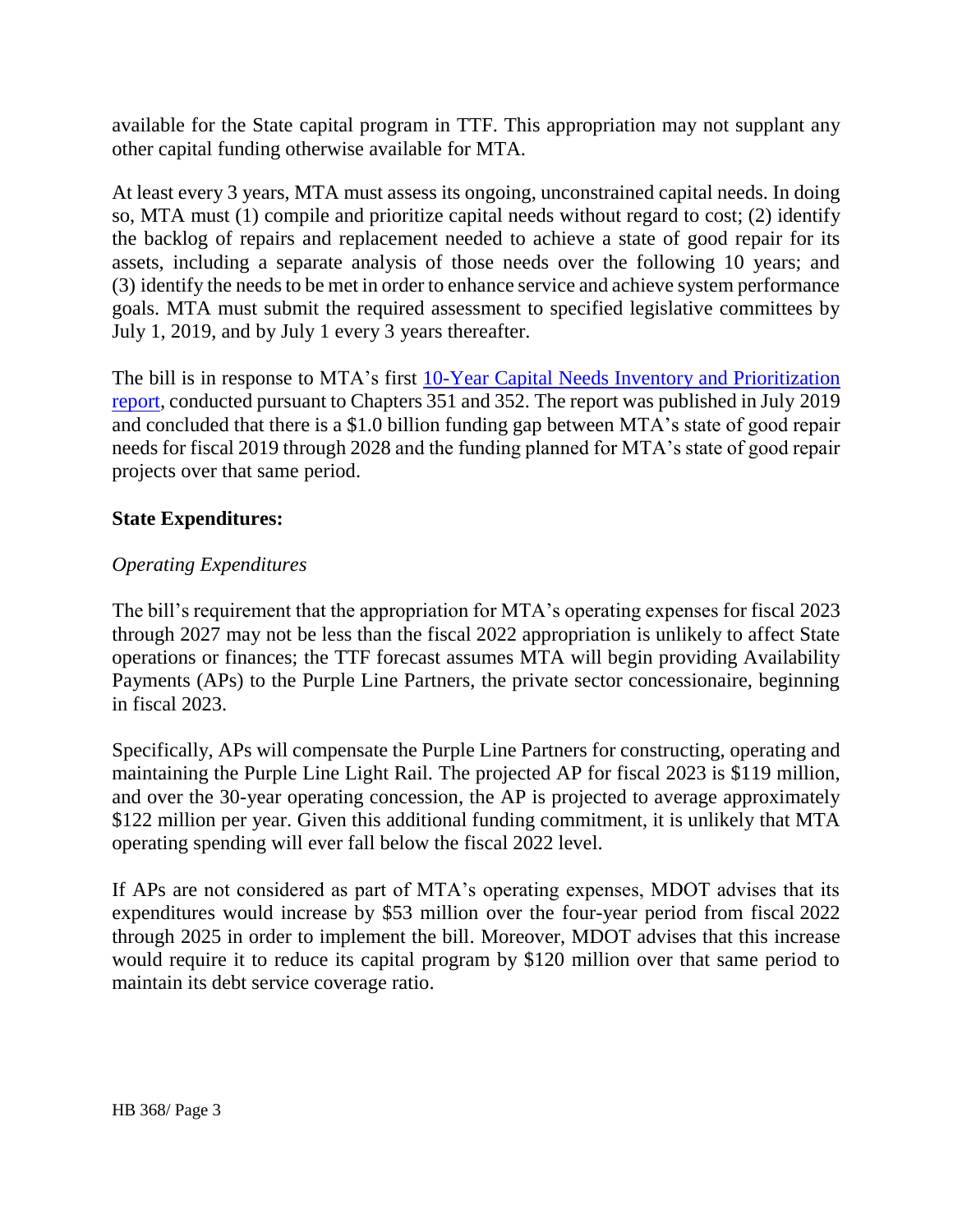### *Capital Expenditures*

The bill establishes mandated appropriations from TTF for MTA's state of good repair capital needs from fiscal 2022 through 2028. As previously discussed, the bill's mandated funding is designed to fill the \$1.0 billion funding gap identified by MTA in its 10-Year Capital Needs Inventory and Prioritization report. For fiscal 2022 through 2028, **Exhibit 1** summarizes the planned spending for MTA's state of good repair needs, as identified in the report, the spending mandated under the bill, and the amount that must be redirected in MDOT's capital program to meet that mandated spending. In total, MDOT must redirect \$1.0 billion in capital spending from other projects from fiscal 2022 through 2028, which includes a redirection of \$465.0 million from fiscal 2022 through 2025.

# **Exhibit 1 Increase in MTA Capital Spending (millions) FY 2022-2028**

|                                     | FY 2022        | FY 2023 | FY 2024        | <b>FY 2025</b> |
|-------------------------------------|----------------|---------|----------------|----------------|
| <b>Planned MTA Capital Spending</b> | \$459.5        | \$261.9 | \$264.9        | \$288.8        |
| Required Spending Under the Bill    | 509.5          | 361.9   | 414.9          | 453.8          |
| <b>Redirected Spending Required</b> | \$50.0         | \$100.0 | \$150.0        | \$165.0        |
|                                     | <b>FY 2026</b> | FY 2027 | <b>FY 2028</b> |                |
| <b>Planned MTA Capital Spending</b> | \$366.6        | \$366.6 | \$366.6        |                |
| Required Spending Under the Bill    | 566.6          | 566.6   | 531.6          |                |
| <b>Redirected Spending Required</b> | \$200.0        | \$200.0 | \$165.0        |                |

Notes: Totals may not sum due to rounding.

Source: Maryland Transit Administration 10-Year Capital Needs Inventory and Prioritization, Maryland Department of Transportation, Department of Legislative Services

**Small Business Effect:** To the extent that the bill creates new projects, or causes projects to be canceled or altered, the small business contractors who work on those projects may be positively or negatively affected.

# **Additional Information**

**Prior Introductions:** None.